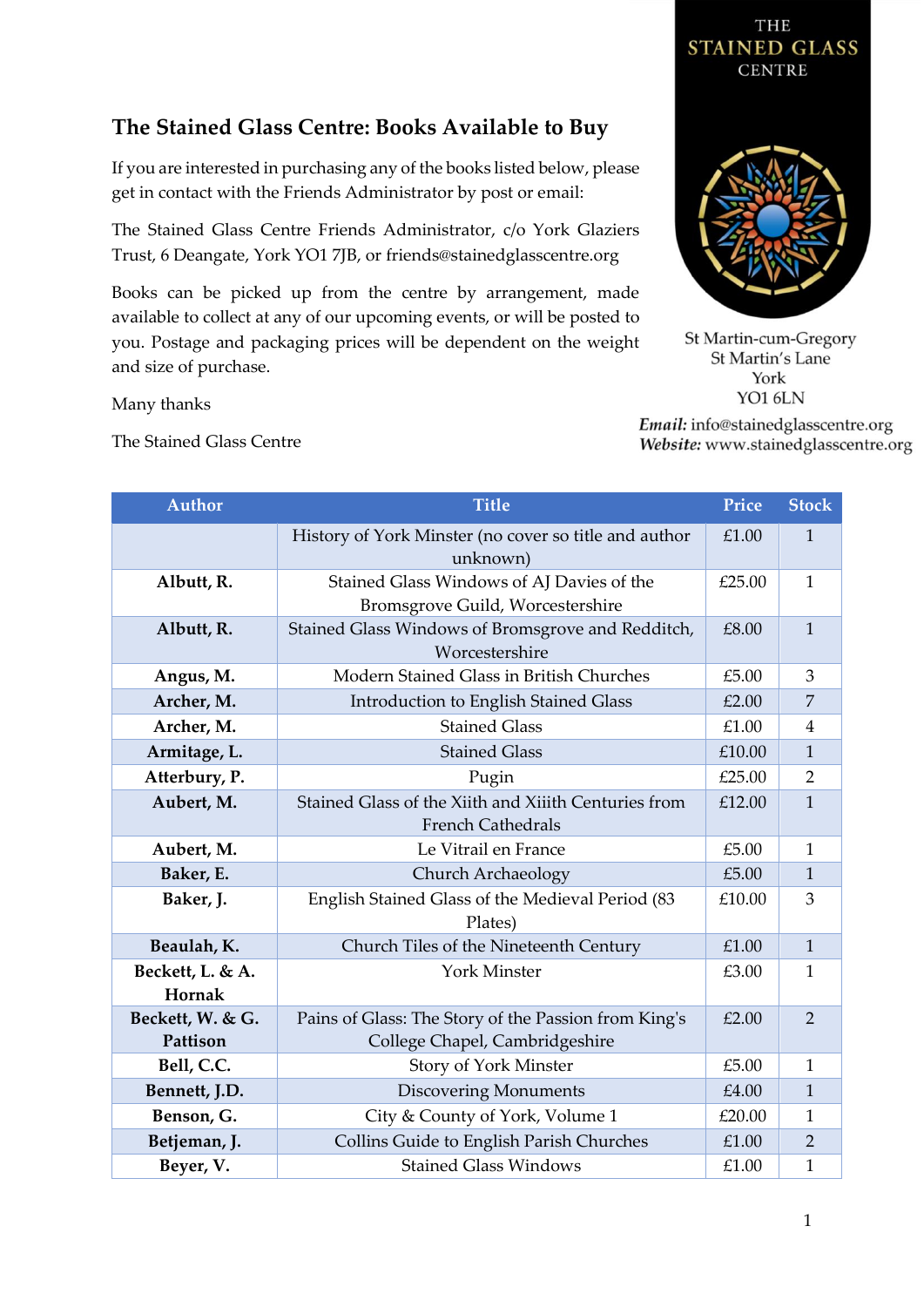| Binney, M. & P.<br><b>Burman</b>  | Change and Decay                                                     | £2.00  | $\overline{2}$ |
|-----------------------------------|----------------------------------------------------------------------|--------|----------------|
| Blatch, M.                        | Parish Churches in England                                           | £1.00  | $\mathbf{1}$   |
| Bogtmann et al.                   | Glans der Goudse Glazen: Conservering, 1981-1989                     | £6.00  | $\mathbf{1}$   |
| Bossanyi, J. & S.<br><b>Brown</b> | Bossanyi                                                             | £50.00 | $\overline{2}$ |
| <b>Bowes Museum</b>               | William Morris and the Arts and Crafts Movement in<br>the North-East | £5.00  | $\mathbf{1}$   |
| Boyle, J.                         | Canterbury                                                           | £2.00  | $\mathbf{1}$   |
| Brady, D. & W.<br>Serban          | Art and Architecture: Stained Glass                                  | £5.00  | $\mathbf{1}$   |
| Branner, R.                       | <b>Chartres Cathedral</b>                                            | £3.00  | $\mathbf{1}$   |
| Braun, H.                         | Cathedral Architecture                                               | £3.00  | $\mathbf{1}$   |
| Brighton, T.                      | Henry Gyles (York Historian 1984)                                    | £12.00 | $\mathbf{1}$   |
| Brisac, C.                        | A Thousand Years of Stained Glass                                    | £7.00  | $\overline{2}$ |
| Brown, S.                         | Stained Glass: An Illustrated History                                | £10.00 | 3              |
| Brown, S.                         | Stained Glass in Canterbury Cathedral                                | £3.00  | $\overline{2}$ |
| Brunskill, R.W.                   | <b>Brick Building in Britain</b>                                     | £5.00  | $\mathbf{1}$   |
| <b>BSMGP</b>                      | The Journal of Stained Glass 19, No.3 1994/5                         | £15.00 | $\overline{2}$ |
| <b>BSMGP</b>                      | The Journal of Stained Glass 38, 2004                                | £10.00 | $\overline{2}$ |
| <b>BSMGP</b>                      | The Journal of Stained Glass 26, 2002                                | £7.00  | $\mathbf{1}$   |
| Bumpus, T.F.                      | The Cathedrals of Northern France                                    | £4.00  | $\mathbf{1}$   |
| <b>Burrell Collection</b>         | The Guide to the Burrell Collection                                  | £1.00  | $\mathbf{1}$   |
| Carew-Cox, A. &                   | Edward Burne-Jones: Stained Glass in Birmingham                      | £7.00  | 3              |
| W. Waters                         | Churches                                                             |        |                |
| Caviness, M.                      | Early Stained Glass of Canterbury Cathedral                          | £50.00 | $\mathbf{1}$   |
| Clifton-Taylor, A.                | The Cathedrals of England                                            | £2.00  | $\mathbf{1}$   |
| Clifton-Taylor, A.                | The Cathedrals of England                                            | £1.00  | $\mathbf{1}$   |
| Cobb, W.                          | A History of the Grays of York                                       | £10.00 | 1              |
| Coe, B.                           | Stained Glass in England 1150-1550 (fair copy)                       | £14.00 | $\overline{2}$ |
| Coe, B.                           | Stained Glass in England 1150-1550 (broken binding)                  | £8.00  | 1              |
| Colbeck, M.                       | Made in Yorkshire                                                    | £1.00  | $\mathbf{1}$   |
| Collins, A.H.                     | Symbolism of Animals and Birds                                       | £1.00  | 1              |
| Councer, C.R.                     | Lost Glass from Kent Churches                                        | £3.00  | $\mathbf{1}$   |
| Cowen, P.                         | Stained Glass in Britain                                             | £6.00  | 4              |
| Cowen, P.                         | Rose Windows                                                         | £2.00  | 7              |
| Davies, M.                        | Early Netherlandish School                                           | £2.00  | $\mathbf{1}$   |
| Dickinson, J.                     | The Priory of Cartmel                                                | £1.00  | $\mathbf{1}$   |
| Dodsworth, R.                     | Glass and Glassmaking                                                | £2.00  | $\mathbf{1}$   |
| Douglas Hyde<br>Gallery           | Harry Clarke                                                         | £20.00 | $\mathbf{1}$   |
| Douglas, R.W. &<br>S. Frank       | A History of Glassmaking                                             | £18.00 | $\mathbf{1}$   |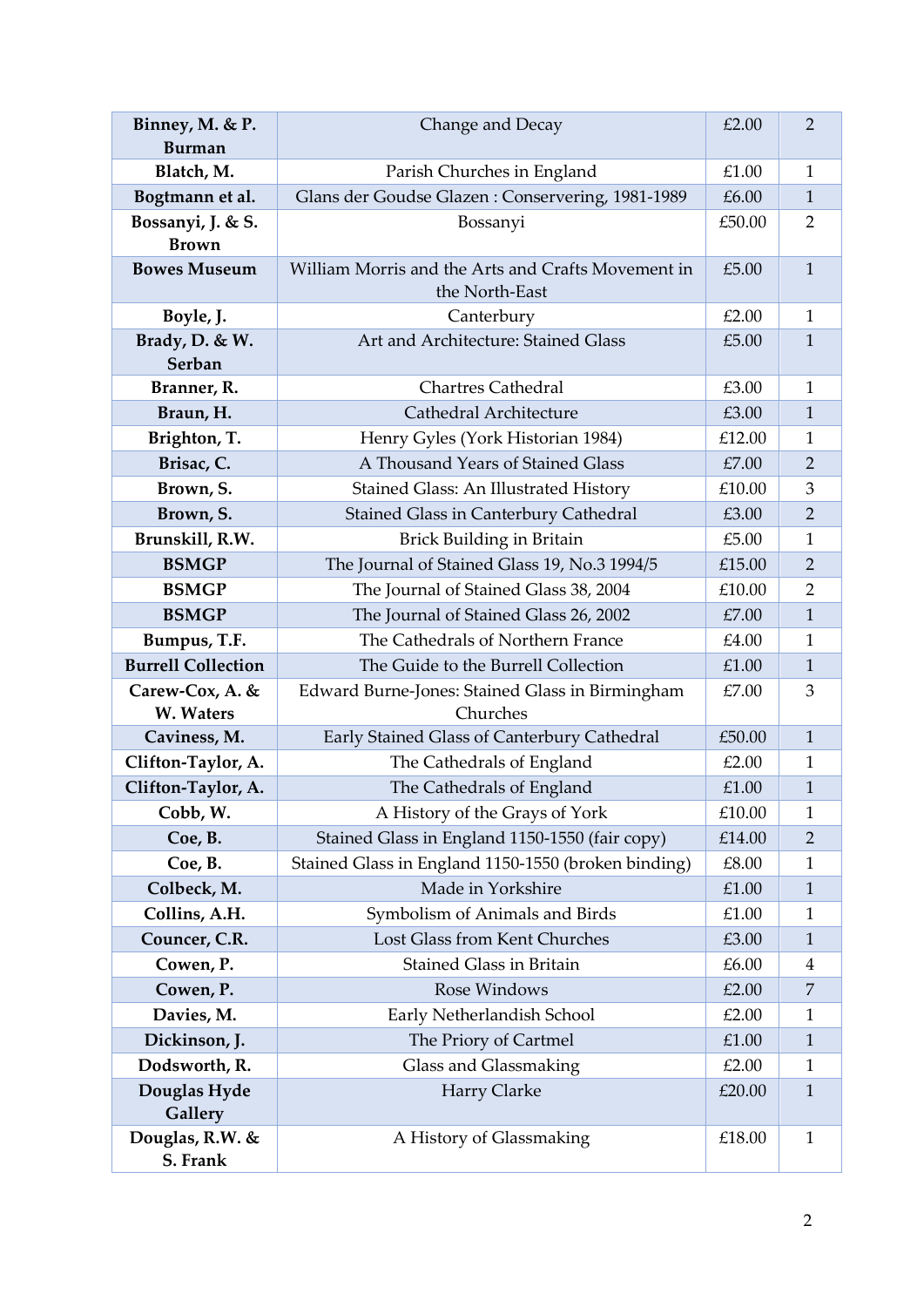| Dowley, T.                        | <b>Bible in Stained Glass</b>                        | £3.00   | 29             |
|-----------------------------------|------------------------------------------------------|---------|----------------|
| Duffy, A.R.                       | Kelmscott                                            | £5.00   | 1              |
| Dufty, A.R.                       | Morris Embroideries: The Prototypes                  | £5.00   | $\mathbf{1}$   |
| Edwards, D.L.                     | The Cathedrals of Britain                            | £2.00   | $\mathbf{1}$   |
| <b>First United</b>               | Religious Symbolism                                  | £1.00   | $\mathbf{1}$   |
| <b>Methodist Church</b>           |                                                      |         |                |
| Fletcher, Sir                     | A History of Architecture (Revised)                  | £20.00  | $\mathbf{1}$   |
| <b>Banister</b>                   |                                                      |         |                |
| Fogg, Sam                         | Images of Light                                      | £15.00  | $\mathbf{1}$   |
| Foster, R. & P.                   | The Secret Life of Paintings                         | £4.00   | 1              |
| <b>Tudor-Craig</b>                |                                                      |         |                |
| <b>Friends of York</b><br>Minster | 85th Annual Report                                   | £2.00   | $\mathbf{1}$   |
| <b>Friends of York</b>            | 48th Annual Report                                   | £1.00   | 1              |
| Minster                           |                                                      |         |                |
| Gascoigne, C.                     | <b>Castles of Britain</b>                            | £2.00   | $\mathbf{1}$   |
| Getty                             | Painting On Light                                    | £25.00  | $\mathbf{1}$   |
| Gibson, P.                        | The Stained and Painted Glass of York Minster        | £1.00   | 25             |
| Gougaud, H. & C.                  | Looking at France                                    | £2.00   | $\mathbf{1}$   |
| Gouvion                           |                                                      |         |                |
| <b>Great Western</b>              | Cathedrals                                           | £10.00  | $\mathbf{1}$   |
| Railway                           |                                                      |         |                |
| Grodecki, L. & C.                 | <b>Gothic Stained Glass</b>                          | £45.00  | $\mathbf{1}$   |
| <b>Brisac</b>                     |                                                      |         |                |
| Gross, F.L. & E.A.                | Oxford Dictionary of the Christian Church            | £8.00   | $\mathbf{1}$   |
| Livingstone<br><b>Guide Book</b>  |                                                      | £1.00   | $\mathbf{1}$   |
| Halliday, S. & L.                 | Tissington<br>The Easter Story in Stained Glass      | £1.00   | 11             |
| Lushington                        |                                                      |         |                |
| Halliday, S. & L.                 | The Christmas Story in Stained Glass                 | £1.00   | 4              |
| Lushington                        |                                                      |         |                |
| Halliday, S. & L.                 | The Seasons in Stained Glass                         | £1.00   | $\overline{4}$ |
| Lushington                        |                                                      |         |                |
| Hallwag, B.                       | The Stained Glass at Chartres                        | £3.00   | 2              |
| Hamand, A.                        | Ancient Windows of Great Malvern Priory              | £5.00   | $\overline{2}$ |
| Harper-Bill, C.                   | Thomas Becket                                        | £1.00   | 1              |
| Harries, J.                       | <b>Discovering Stained Glass</b>                     | £1.00   | 3              |
| Harrison, F.                      | Treasures of Stained Glass in York Minster           | £10.00  | $\mathbf{1}$   |
|                                   | (illustrated)                                        |         |                |
| Harrison, F.                      | Treasures of Stained Glass in York Minster (pictures | £5.00   | $\mathbf{1}$   |
|                                   | missing)                                             |         |                |
| Harrison, M.                      | <b>Victorian Stained Glass</b>                       | £100.00 | 1              |
| Harvey, J.                        | The Perpendicular Style                              | £5.00   | $\mathbf{1}$   |
| Harvey, J.                        | Cathedrals of England and Wales                      | £2.00   | $\mathbf{1}$   |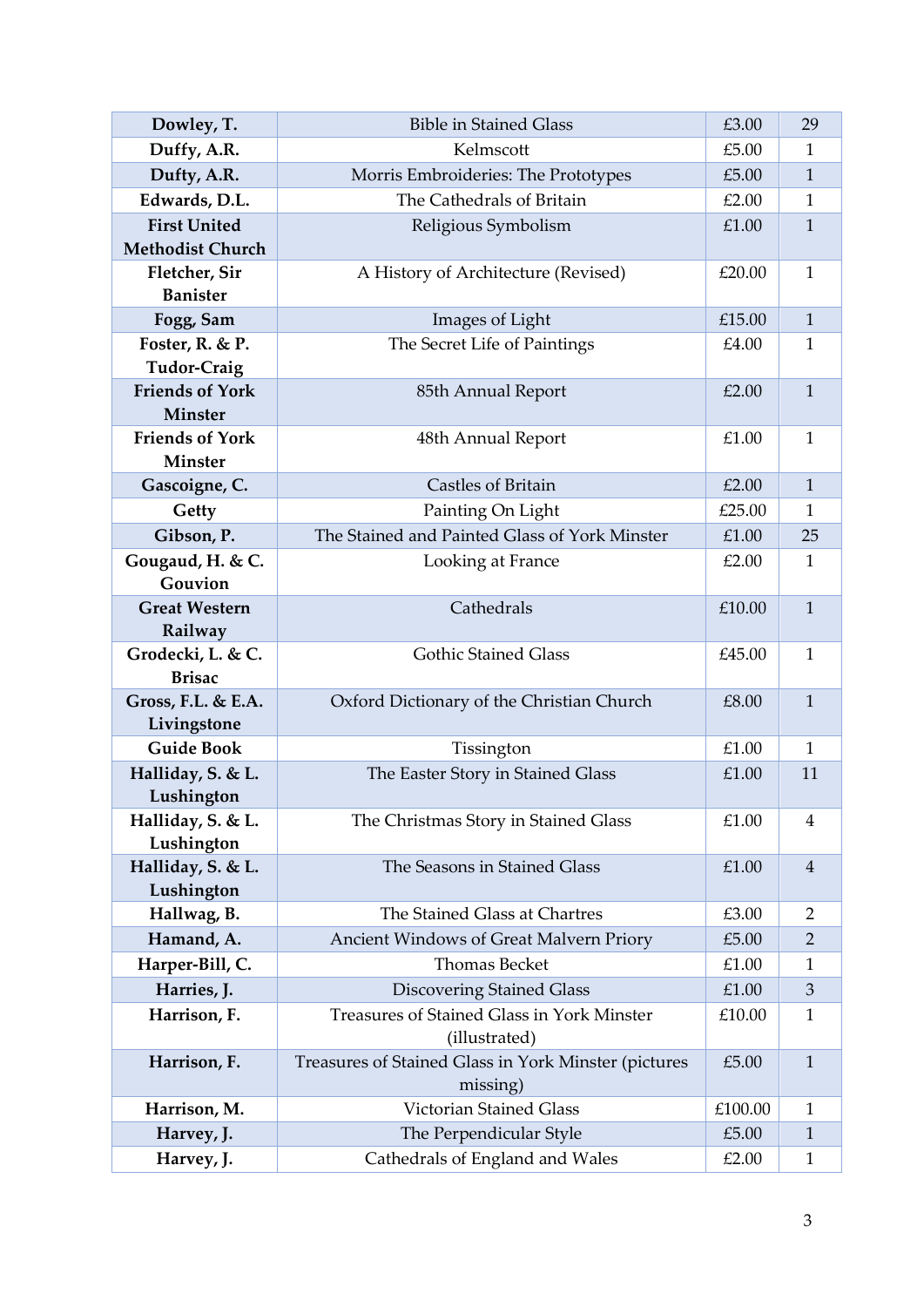| Haward, B.                             | <b>Suffolk Stained Glass</b>                                                       | £70.00 | $\mathbf{1}$   |
|----------------------------------------|------------------------------------------------------------------------------------|--------|----------------|
| Heard, K.                              | Light in the East                                                                  | £12.00 | 1              |
| Hebgin-Barnes, P.                      | Medieval Stained Glass of Lincolnshire                                             | £80.00 | $\mathbf{1}$   |
| Hollander, H.                          | Early Medieval Art                                                                 | £2.00  | $\mathbf{1}$   |
| Hutter, H.                             | <b>Medieval Stained Glass</b>                                                      | £3.00  | $\mathbf{1}$   |
| Hutton, G.                             | <b>English Parish Churches</b>                                                     | £1.00  | $\mathbf{1}$   |
| <b>ICA London</b>                      | William Morris Today (1984)                                                        | £5.00  | $\mathbf{1}$   |
| Ives, P.                               | The Nativity in Stained Glass                                                      | £4.00  | $\overline{2}$ |
| James, H.                              | Pictor In Carmine, Society of Antiquaries                                          | £8.00  | $\mathbf{1}$   |
| Jay, P. & B.                           | Church Lighting                                                                    | £5.00  | $\mathbf{1}$   |
| Crawforth                              |                                                                                    |        |                |
| Johnson, J.R.                          | The Radiance of Chartres                                                           | £3.00  | $\mathbf{1}$   |
| Kelly, F.M. & R.                       | A Short History of Costume and Armour 1066-1800                                    | £4.00  | $\mathbf{1}$   |
| Schwabe                                |                                                                                    |        |                |
| Kerr, J.                               | The Repair and Maintenance of Glass in Churches                                    | £1.00  | $\mathbf{1}$   |
| Laver, J.                              | A Concise History of Costume                                                       | £1.00  | 1              |
| Le Couteur, J.D.                       | <b>Ancient Glass in Winchester</b>                                                 | £25.00 | $\mathbf{1}$   |
| Le Couteur, J.D.                       | <b>English Medieval Stained Glass</b>                                              | £3.00  | $\mathbf{1}$   |
| Lloyd, A.                              | The Painter in Glass                                                               | £8.00  | $\mathbf{1}$   |
| Marchini, G.                           | <b>Italian Stained Glass Windows</b>                                               | £18.00 | $\mathbf{1}$   |
| Mcgrath, R. & A.C.<br>Frost            | Glass in Architecture and Decoration                                               | £18.00 | $\mathbf{1}$   |
| Mee, A.                                | The King's England: Derbyshire                                                     | £4.00  | $\mathbf{1}$   |
| Mee, A.                                | The King's England: Warwickshire                                                   | £4.00  | $\mathbf{1}$   |
| Mee, A.                                | The King's England: Northamptonshire                                               | £4.00  | 1              |
| Metropolitan<br><b>Museum of Art</b>   | <b>Bulletin 1971/1972</b>                                                          | £2.00  | $\mathbf{1}$   |
| Meyer, F.S.                            | A Handbook of Ornament                                                             | £2.00  | $\mathbf{1}$   |
| Miller, M.                             | <b>Chartres Cathedral</b>                                                          | £1.00  | $\mathbf{1}$   |
| Milner-White, E.                       | My God, My Glory                                                                   | £1.00  | $\mathbf{1}$   |
| Ministerio de<br><b>Obras Publicas</b> | Arquitectos de la Nacion                                                           | £5.00  | $\mathbf{1}$   |
| Misc.                                  | Last Fifteen Days of the World: The Pricke of<br><b>Conscience Window</b>          | £25.00 | 1              |
| Misc.                                  | Archaeologia Vol. 108, 1986                                                        | £5.00  | $\mathbf{1}$   |
| Misc.                                  | Archaeologia Vol. 96, 1971                                                         | £5.00  | 1              |
| Misc.                                  | Faith, Hope and Light                                                              | £3.00  | 5              |
| Moore, P.                              | Crown In Glory: A Celebration of Craftsmanship-<br><b>Studies in Stained Glass</b> | £10.00 | $\overline{4}$ |
| Morgan, N.                             | Medieval Glass of Lincoln                                                          | £45.00 | $\overline{2}$ |
| Morris, E.                             | Stained and Decorative Glass H/B                                                   | £3.00  | 3              |
| Morris, E.                             | Stained and Decorative Glass P/B                                                   | £1.00  | $\mathfrak 3$  |
| Moss, R.                               |                                                                                    | £3.00  | $\mathbf{1}$   |
|                                        | Edward Payne 1906-91                                                               |        |                |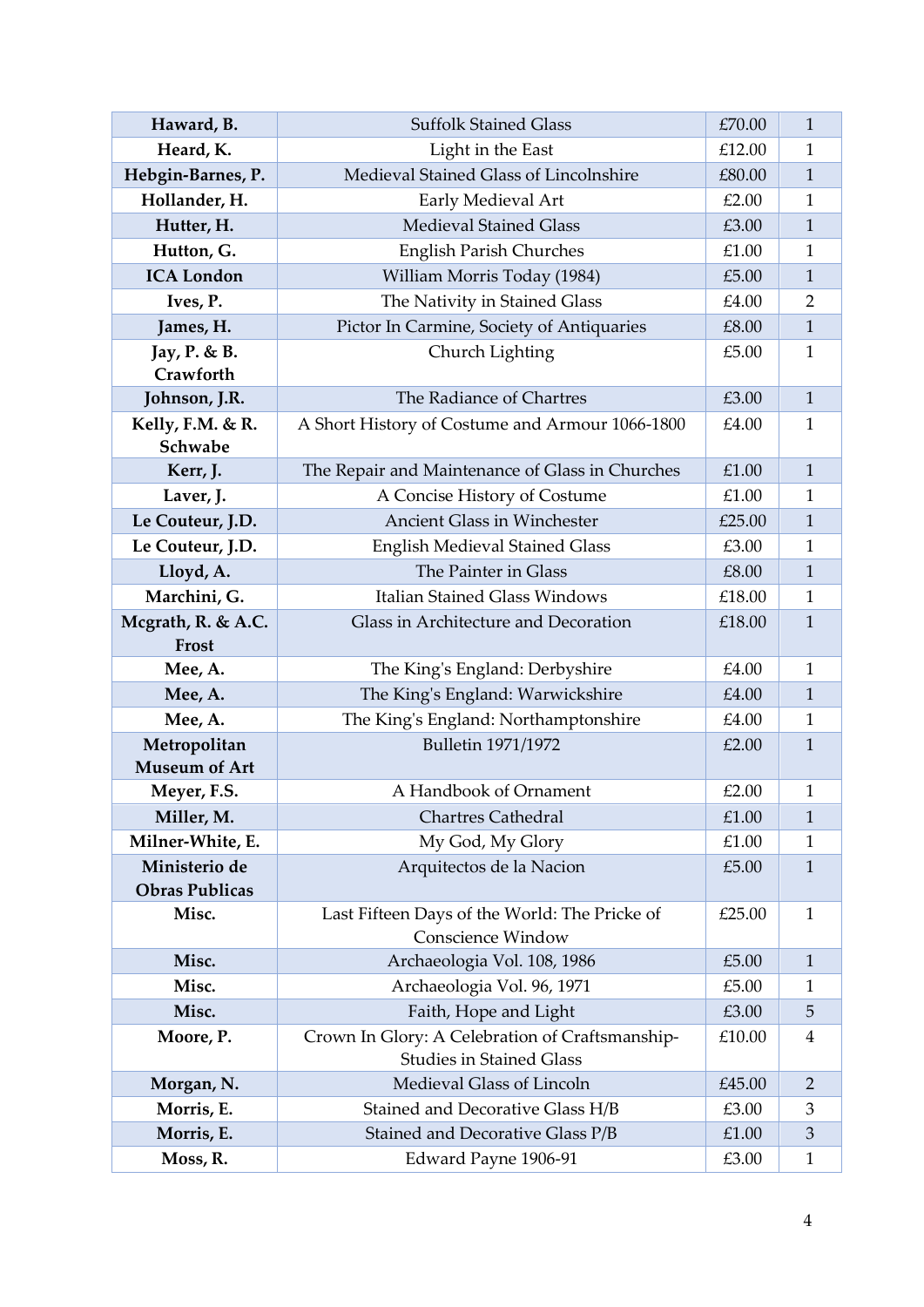| <b>NADFAS</b>                      | <b>Inside Churches</b>                                                      | £1.00   | $\mathbf{1}$   |
|------------------------------------|-----------------------------------------------------------------------------|---------|----------------|
| <b>National Museum</b>             | <b>Bible Message Marc Chagall</b>                                           | £1.00   | $\mathbf{1}$   |
| Nelson, P.                         | <b>Ancient Painted Glass</b>                                                | £15.00  | $\mathbf{1}$   |
| Newton, R.                         | Deterioration and Conservation of Painted Glass:<br>Bibliography            | £15.00  | $\overline{2}$ |
| Norwich, J.J.                      | The Burrell Collection                                                      | £5.00   | $\overline{2}$ |
| Osborne, J.                        | <b>Stained Glass in England</b>                                             | £5.00   | $\mathbf{1}$   |
| Parsons, D.                        | Church and Chapels                                                          | £1.00   | $\mathbf{1}$   |
| Penstone, M.M.                     | Church Study                                                                | £4.00   | $\mathbf{1}$   |
| Pevsner, N.                        | Northamptonshire                                                            | £4.00   | $\mathbf{1}$   |
| <b>Pitkin Guide</b>                | York Minster Guidebook                                                      | £1.00   | $\mathbf{1}$   |
| Portier, S.                        | Bourges Cathedral du Couer de France                                        | £1.00   | $\mathbf{1}$   |
| Purvis, J.S. & E.A.<br>Gee         | St. Anthony's Hall, York                                                    | £1.00   | $\mathbf{1}$   |
| Rackham, B.                        | The Sg Windows of Canterbury Cathedral                                      | £7.00   | $\mathbf{1}$   |
| Rait, R.S.                         | English Episcopal Palaces (Province Of York)                                | £4.00   | $\mathbf{1}$   |
| Rchm                               | City Of York, Volume 2: Defences                                            | £15.00  | $\mathbf{1}$   |
| <b>RCHME</b>                       | City of York, Volume 5: Central                                             | £45.00  | 3              |
| <b>RCHME</b>                       | City of Oxford                                                              | £30.00  | $\mathbf{1}$   |
| Read, H., Baker, J.                | <b>English Stained Glass</b>                                                | £10.00  | $\mathbf{1}$   |
| & A. Lammer                        |                                                                             |         |                |
| Reynolds, K.M.                     | The Story of Aldborough                                                     | £2.00   | $\mathbf{1}$   |
| <b>Ripon Cathedral</b>             | Glory in Glass: Windows in Ripon Cathedral                                  | £1.00   | $\mathbf{1}$   |
| Rorimer, J.                        | The Cloisters                                                               | £1.00   | $\mathbf{1}$   |
| Rosewell, R.                       | <b>Stained Glass</b>                                                        | £7.99   | 12             |
| Rotherberg, P.                     | <b>Creative Stained Glass</b>                                               | £2.00   | $\mathbf{1}$   |
| Ryder, P.F.                        | Medieval Churches of West Yorkshire                                         | £18.00  | $\mathbf{1}$   |
| Santini, L.                        | Michelangelo Buonarrotti                                                    | £4.00   | $\mathbf{1}$   |
| Saunders, O.E.                     | English Art in the Middle Ages                                              | £1.00   | 1              |
| Schama, S.                         | The Embarrassment of Riches                                                 | £8.00   | 1              |
| Sewter, A.C.                       | The Stained Glass of William Morris and his Circle:<br>Text (Volume 1)      | £100.00 | $\mathbf{1}$   |
| Sewter, A.C.                       | The Stained Glass of William Morris and his Circle:<br>Catalogue (Volume 2) | £100.00 | $\mathbf{1}$   |
| Sherrill, C.                       | Stained Glass Tours in England                                              | £5.00   | 1              |
| Skeat, F.W.                        | Stained Glass Windows of St. Albans Cathedral                               | £25.00  | 2              |
| Smith, E., Hutton,<br>G. & O. Cook | <b>English Parish Churches</b>                                              | £1.00   | 1              |
| Smith, M.Q.                        | Stained Glass of Bristol Cathedral                                          | £3.00   | $\overline{2}$ |
| Smith, R.L.                        | A Guide to Cathedrals and Greater Churches                                  | £2.00   | 3              |
| Soraci, C.                         | The Convict and the Stained Glass Window                                    | £10.00  | $\mathbf{1}$   |
| Spring, R.O.C.                     | <b>Stained Glass of Salisbury Cathedral</b>                                 | £2.00   | 1              |
| Stacpoole, A.                      | Noble City of York                                                          | £45.00  | $\mathbf{1}$   |